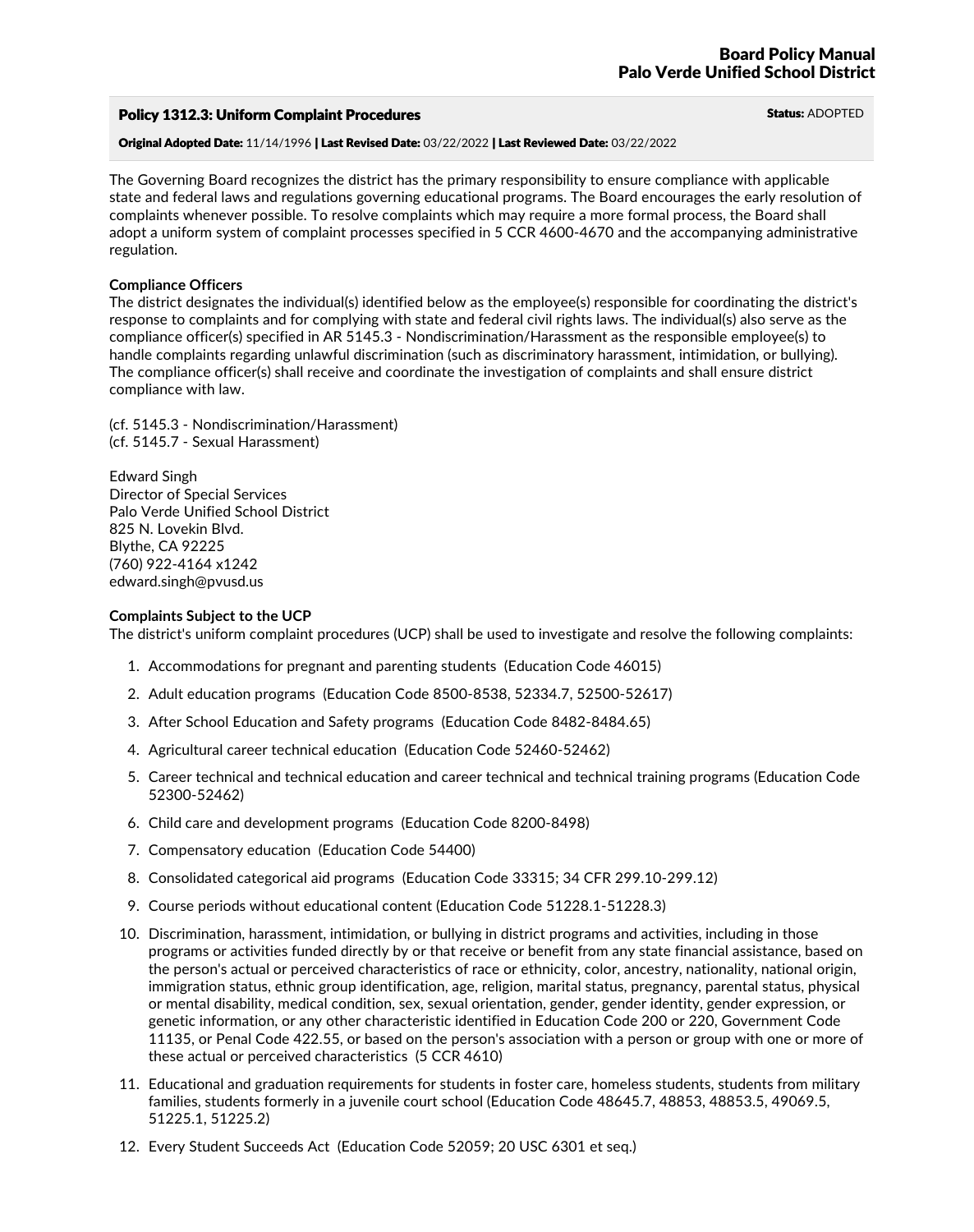- 13. Local control and accountability plan (Education Code 52075)
- 14. Migrant education (Education Code 54440-54445)
- 15. Physical education instructional minutes (Education Code 51210, 51222, 51223)
- 16. Student fees (Education Code 49010-49013)
- 17. Reasonable accommodations to a lactating student (Education Code 222)
- 18. Regional occupational centers and programs (Education Code 52300-52334.7)
- 19. School plans for student achievement as required for the consolidated application for specified federal and/or state categorical funding (Education Code 64001)
- 20. School safety plans (Education Code 32280-32289)
- 21. School site councils as required for the consolidated application for specified federal and/or state categorical funding (Education Code 65000)
- 22. State preschool programs (Education Code 8235-8239.1)
- 23. State preschool health and safety issues in license-exempt programs (Education Code 8235.5)
- 24. Any complaint alleging retaliation against a complainant or other participant in the complaint process or anyone who has acted to uncover or report a violation subject to this policy
- 25. Any other state or federal educational program the Superintendent of Public Instruction or designee deems appropriate

The Board recognizes that alternative dispute resolution (ADR) can, depending on the nature of the allegations, offer a process to reach a resolution to the complaint that is agreeable to all parties. An ADR process such as mediation may be offered to resolve complaints that involve more than one student and no adult. However, mediation shall not be offered or used to resolve any complaint involving sexual assault or where there is a reasonable risk that a party to the mediation would feel compelled to participate. The Superintendent or designee shall ensure that the use of ADR is consistent with state and federal laws and regulations.

The district shall protect all complainants from retaliation. In investigating complaints, the confidentiality of the parties involved shall be protected as required by law. For any complaint alleging retaliation or unlawful discrimination (such as discriminatory harassment, intimidation, or bullying), the Superintendent or designee shall keep confidential the identity of the complainant and/or the subject of the complaint, if the complainant is different from the complainant, as long as the integrity of the complaint process is maintained.

When an allegation that is not subject to the UCP is included in a UCP complaint, the district shall refer the non-UCP allegation to the appropriate staff or agency and shall investigate and, if appropriate, shall resolve the UCP-related allegation(s) through the district's UCP.

The Superintendent or designee shall provide training to district staff to ensure awareness and knowledge of current law and related requirements, including the steps and timelines specified in this policy and the accompanying administrative regulation.

The Superintendent or designee shall maintain records of each complaint and subsequent related actions, including steps taken during the investigation and all information required for compliance with 5 CCR 4631 and 4633.

## **Non-UCP Complaints**

The following complaints shall not be subject to the district's UCP but shall be investigated and resolved by the specified agency or through an alternative process:

1. Any complaint alleging child abuse or neglect shall be referred to the County Department of Social Services Protective Services Division, and *or*the appropriate law enforcement agency. (5 CCR 4611)

2. Any complaint alleging health and safety violations by a child development program shall, for licensed facilities, be referred to Department of Social Services. (5 CCR 4611)

3. Any complaint alleging that a student, while in an education program or activity in which the district exercises substantial control over the context and respondent, was subjected to sexual harassment as defined in 34 CFR 106.30 shall be addressed through the federal Title IX complaint procedures adopted pursuant to 34 CFR 106.44